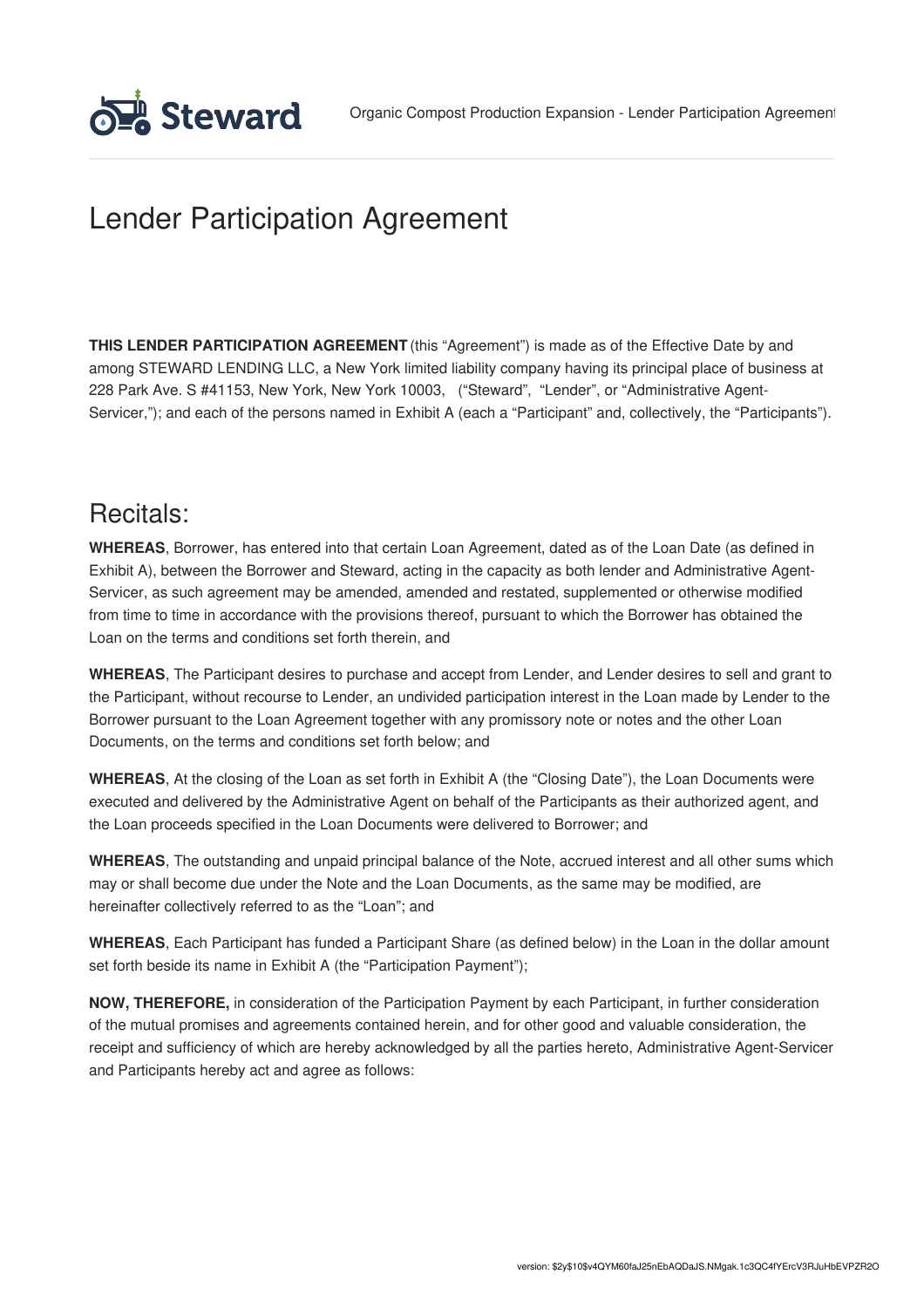### Definitions:

All other capitalized terms not otherwise defined herein have the meanings ascribed to them in the Loan Documents.

"Administrative Agent-Servicer" means Steward Lending LLC.

"Affiliate" means, with respect to any Person, any other Person who controls, is controlled by, or is under common control with such Person.

"Borrower" means the legal entity as set forth in Exhibit A that is the maker and payor of the Promissory Note.

"Borrower's Information" means the type of legal entity, the state of formation, address, and contact information as set forth in Exhibit A,

"Effective Date" means the effective date of this Agreement as set forth in Exhibit A.

"Lender" means Steward Lending LLC.

"Loan" means the loan of funds evidenced by the Loan Agreement.

"Loan Agreement" means the loan agreement between Lender and Borrower, forming part of the Loan Documents.

"Loan Date" means the date of the Loan Agreement as set forth in Exhibit A.

"Loan Documents" mean the Loan Agreement and Promissory Note, evidencing the Loan from Lender to Borrower and attached hereto as Exhibit B.

"Originator" means Steward Lending LLC.

"Participant" means the individuals or entities participating in the Loan as set forth in Exhibit A.

"Participant Share" means that percentage of the Loan each Participant has agreed to fund pursuant to this Agreement as set forth in Exhibit A.

"Participation Payment" means the amount funded as a Participant Share in the Loan in the dollar amount set forth beside its name in Exhibit A.

"Participation Rate" means the rate of interest payable on the Loan to Participant by Administrative Agent-Servicer.

**1. Loan Documents.**Administrative Agent-Servicer hereby represents to each Participant as follows:

(a) Administrative Agent-Servicer has provided to Participant true, correct, fully executed and complete copies of each of the Loan Documents;

(b) the Loan Documents have not been modified, amended or terminated;

(c) the original principal amount of the Loan is as set forth in Exhibit A.

**2. Participant Share.** Each Participant's "Participant Share" is defined as such Participant's Participation Payment divided by the original principal amount of the Loan, expressed as a percentage (%).

#### **3. Appointment of Administrative Agent-Servicer, Exclusive Rights and Remedies of Administrative**

**Agent-Servicer.** Administrative Agent-Servicer shall have, throughout the life of the Loan, complete supervisory responsibility with respect to the administration and servicing of the Loan and has sole discretion as to enforcement of collection and the institution and prosecution of foreclosure or similar proceedings.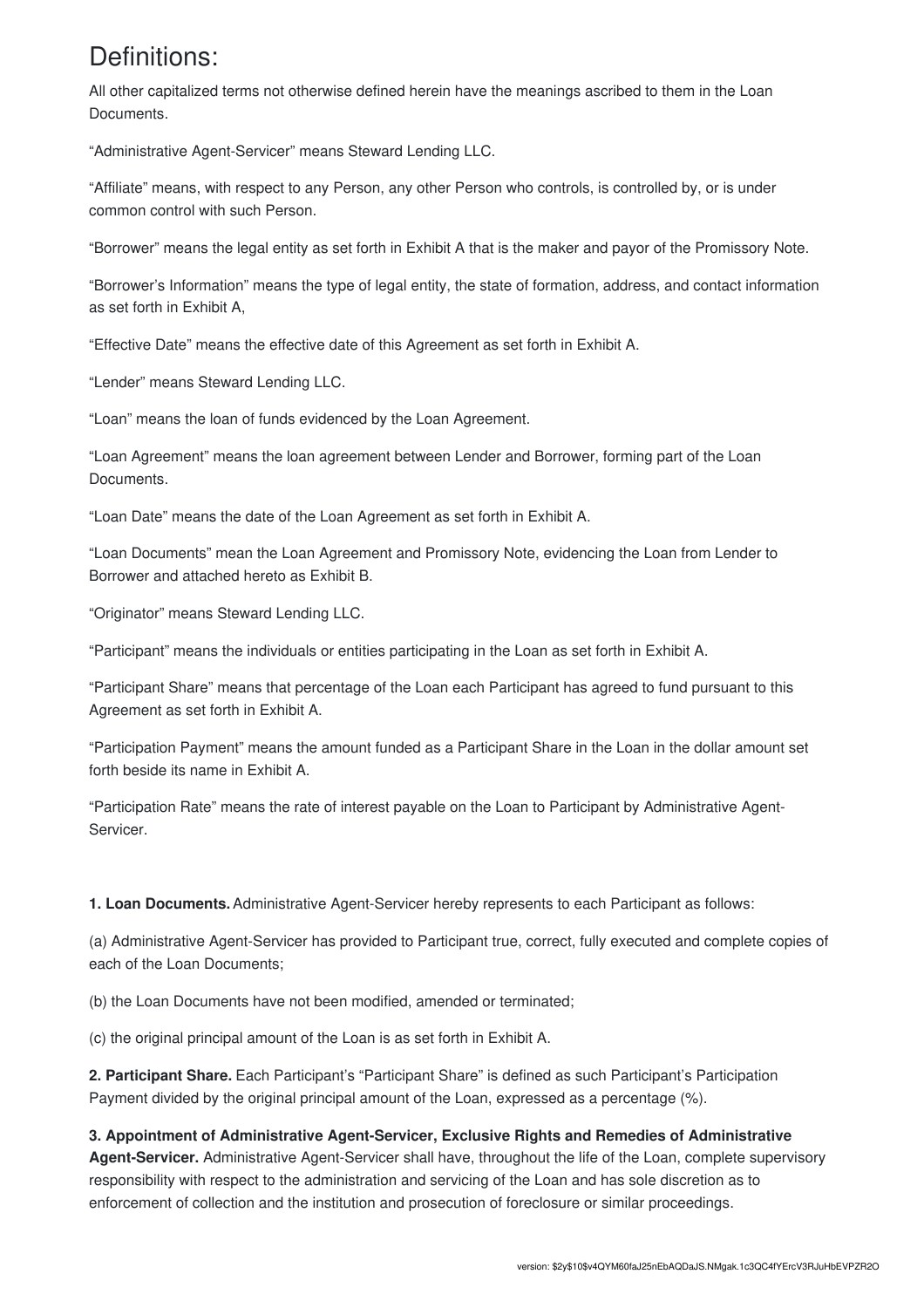**4. Payments to Participants.** Administrative Agent-Servicer shall facilitate payments from the Borrower to each Participant. Administrative Agent-Servicer will promptly pay to the Participant an amount equal to the Participant's share of each amount received and applied by the Administrative Agent-Servicer in payment of principal of, or interest on, each Loan, such share to be (i) in the case of principal, the related Participation Percentage thereof, (ii) in the case of interest, the Participation Percentage of the interest on the unpaid principal amount of the Loan, computed at the related Participation Rate for the period for which such interest was paid (or, if the related Loan Participation has been outstanding for a shorter period, for such shorter period); provided that, if the amount of interest so received and applied is less than the interest on such unpaid principal amount computed at the stated Participation Rate therefor for the period for which such interest was paid, then the amount payable under this clause (ii) shall be reduced proportionately

**5. Payments Generally.** All payments by the Administrative Agent-Servicer to the Participant shall be made in U.S. dollars via the Steward Platform to the Participant's account as specified in the terms and conditions of the Steward Platform. All payments to the Administrative Agent-Servicer by the Participant shall be made in U.S. dollars via the Steward Platform. The Administrative Agent-Servicer may, but shall not be obligated to, apply any amounts due and payable by it to the Participant to and in satisfaction of any amount then due and payable by the Participant hereunder to the Administrative Agent-Servicer.

**6. Possession of Loan Documents.**Administrative Agent-Servicer shall continue to hold the original Note and original Loan Documents and shall retain full authority to act as the sole contact on behalf of the Participants with the Borrower with regard to the Note and the Debt and in the administration of the Loan. In particular but not by way of limitation, Administrative Agent-Servicer shall have the exclusive right to review and approve all submittals made by Borrower with regard to the items required by the Loan Documents.

#### **7. Certain Powers of Administrative Agent-Servicer.**

(a) The Administrative Agent-Servicer may, without the Participant's consent, give or withhold its agreement to any amendments of the Loan Documents or any waivers (including, without limitation, waivers of conditions precedent) or consents in respect thereof, or exercise or refrain from exercising any other rights or remedies which the Administrative Agent-Servicer may have under the Loan Documents or otherwise (and the sale or granting of any Loan Participation by the Administrative Agent-Servicer shall not limit or otherwise affect its discretion in respect of any of the foregoing); provided that, subject to the provisions of the Loan Documents, the Administrative Agent-Servicer will not, without the consent of the Participant, agree to (i) reduce the principal of the Loan or reduce the interest rate thereon below the related Participation Rate; (ii) extend the term of the Commitment; (iii) extend any stated payment date for the payment of any principal of, or interest on, the Participated Loans.

(b) In the event that the Administrative Agent-Servicer requests the consent of the Participant pursuant to this section and the Participant does not respond within ten (10) business days after delivery of such request (or within the time period specified by the Administrative Agent-Servicer in such request, which period shall in any event be not less than one (1) business day), the Administrative Agent-Servicer, in its sole discretion, may deem that the Participant has given its consent thereto. The Administrative Agent-Servicer will endeavor to inform the Participant prior to agreeing to any other amendment, waiver or consent relating to the Loan Documents; it being understood however that, except as expressly provided in this section, the Lender or Administrative Agent-Servicer shall have sole discretion with respect to the action to be taken.

(c) The Administrative Agent-Servicer will notify the Participant of each executed and delivered amendment, waiver or consent in respect of the Loan Documents, the occurrence of any Event of Default of which the Administrative Agent-Servicer gives or receives written notice to or from any other party to the Loan Agreement, and its exercise of any rights or remedies against the Borrower or any other Loan Party in respect of the Loan Documents.

**8. Standard of Care.**Administrative Agent-Servicer shall not be liable to the Participants for any error in judgment or for any action taken or not taken by them or their respective agents, except for its gross negligence or wilful misconduct. Administrative Agent-Servicer shall exercise the same care in carrying out their respective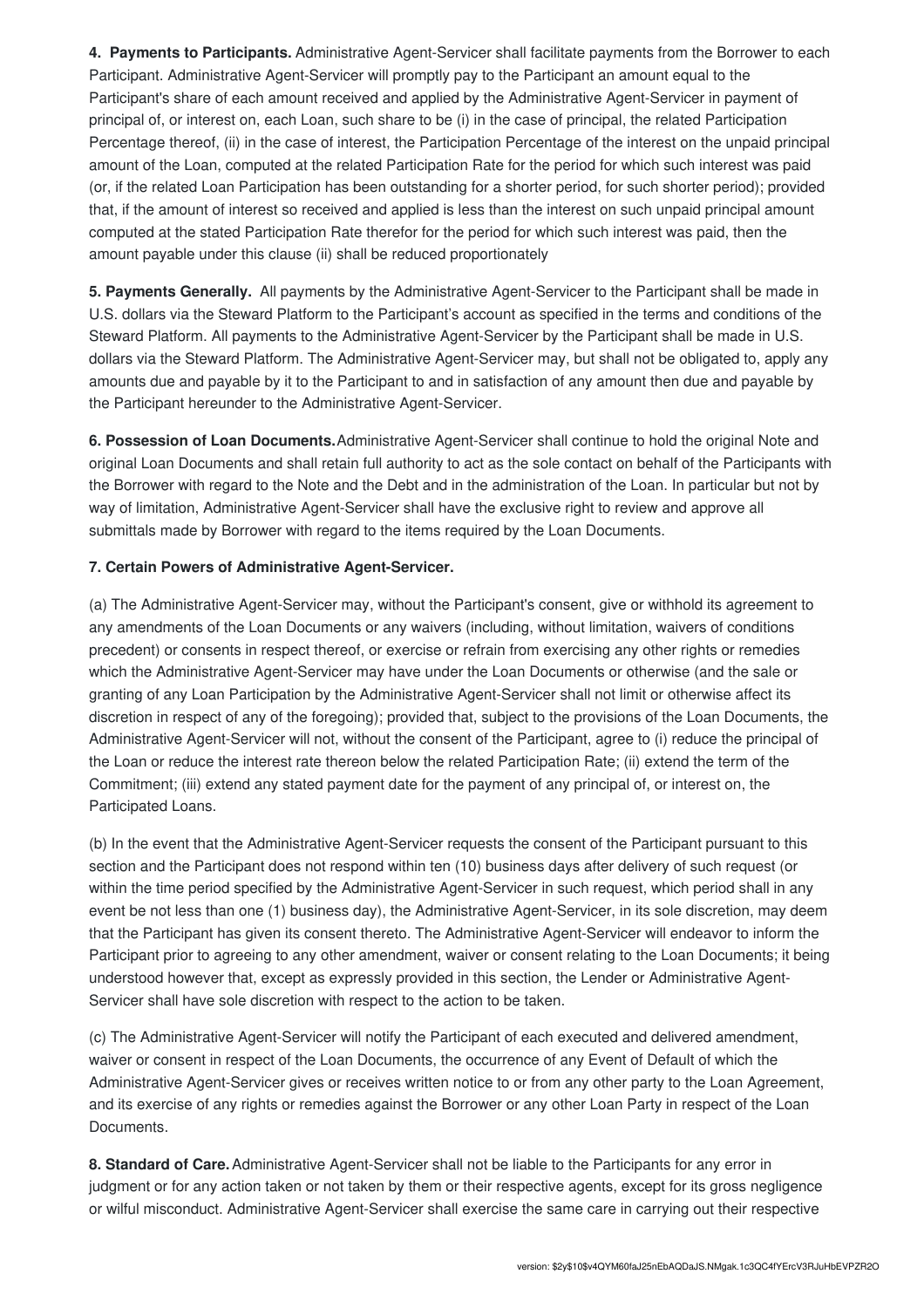duties and responsibilities hereunder as each of them exercises for similar loans and shall not have any further responsibility to the Participants. Without limiting the generality of the foregoing, Administrative Agent-Servicer may rely on the advice of counsel concerning legal matters and on any written document it believes to be genuine and correct and to have been signed or sent by the proper Person or Persons.

**9. No Trust Relationship.**Neither the execution of this Agreement, nor any right, duty or obligation of Administrative Agent-Servicer under or pursuant to this Agreement, is intended to be or create, and none of the foregoing shall be construed to be or create, any express, implied or constructive trust relationship between the aforenamed parties and any Participant. Each Participant hereby agrees and stipulates that none of the aforenamed parties is acting as trustee for such Participant with respect to the Loan, this Agreement, or any aspect of either, or in any other respect.

**10. Costs and Expenses.**The parties hereto acknowledge and agree that under the Loan Documents, Borrower must pay all out-of-pocket expenses incurred by Administrative Agent-Servicer, in its capacity as such, and by the Participants in connection with the Loan. Without limiting the generality of foregoing, the parties hereto acknowledge and agree that, with the exception of the fee payable for servicing the Loan pursuant to this Agreement, Borrower is responsible for all fees and expenses incurred in the procuring, making and enforcement (including upon default) of the Loan, including, without limitation, the reasonable fees and disbursements of the Administrative Agent-Servicer's, taxes and loan extension or other fees, if any. In the event that Borrower does not timely pay all of the above-described Loan-related expenses, the principal amount of the Loan shall be increased to the extent of such expenses, and the expenses shall not be passed to the Participants.

**11. Books and Records.**Administrative Agent-Servicer shall maintain such books of account and records relating to the Loan as it maintains with respect to other loans of similar type and amount, which books of account and records shall clearly and accurately reflect the Participant Share of each Participant. Participants, or their agents, may inspect in electronic format, such books of account and records upon reasonable notice.

**12. Default by Borrower.** Upon the occurrence of any event of default under the Loan, Administrative Agent may accelerate payment under the Loan and/or under any note or notes evidencing the Loan, and shall institute such legal proceedings and take such other actions ("Enforcement Actions") as are in its opinion necessary and appropriate to collect the Debt then due under the Loan, to enforce the security therefor, and to protect and preserve the respective rights and interests of Lender and the Participants. If Lender and Participants are unable to recover from Borrower the entire amount of fees, costs and expenses of all Enforcement Actions, then each Participant shall contribute to such portion as is not recovered from Borrower, ratably in accordance with its Participant Share.

**13. Bankruptcy or Insolvency of Administrative Agent-Servicer.** Upon Administrative Agent-Servicer's failure, insolvency and/or ceasing to do business, or in the event that all or a substantial portion of its assets are placed in the hands of a receiver or a trustee, and such status continues for a period of 30 days, or should it make an assignment for the benefit of creditors or be adjudicated bankrupt; or should it or any creditor of Administrative Agent-Servicer institute any proceedings under the Bankruptcy Act or any amendment thereto wherein Administrative Agent-Servicer is the debtor, then the following actions shall be taken as promptly as possible:

(a) (i) Administrative Agent-Servicer shall promptly forward the originals of the Loan Documents (including, without limitation, the original of the Note evidencing the Loan and all other Loan Documents) to the Person whom Participants designate as their representative for such purpose, together with such other documents, files and records as may be necessary, in the opinion of the Participants other than Administrative Agents-Servicer and their counsel, to permit the Participants to institute appropriate collection and/or foreclosure proceedings under the Loan and/or against the collateral securing the Loan; (ii) Administrative Agent-Servicer shall further turn over any secured collateral in its possession to the Participants for their mutual benefit; (iii) Administrative Agent-Servicer additionally agrees to join in any demand letter or other communications forwarded by the other Participants to Borrower and/or to any co-makers, guarantors or endorsers under the Loan; and (iv) and further agrees to execute such additional documents in favor of the Participants as may be deemed to be necessary and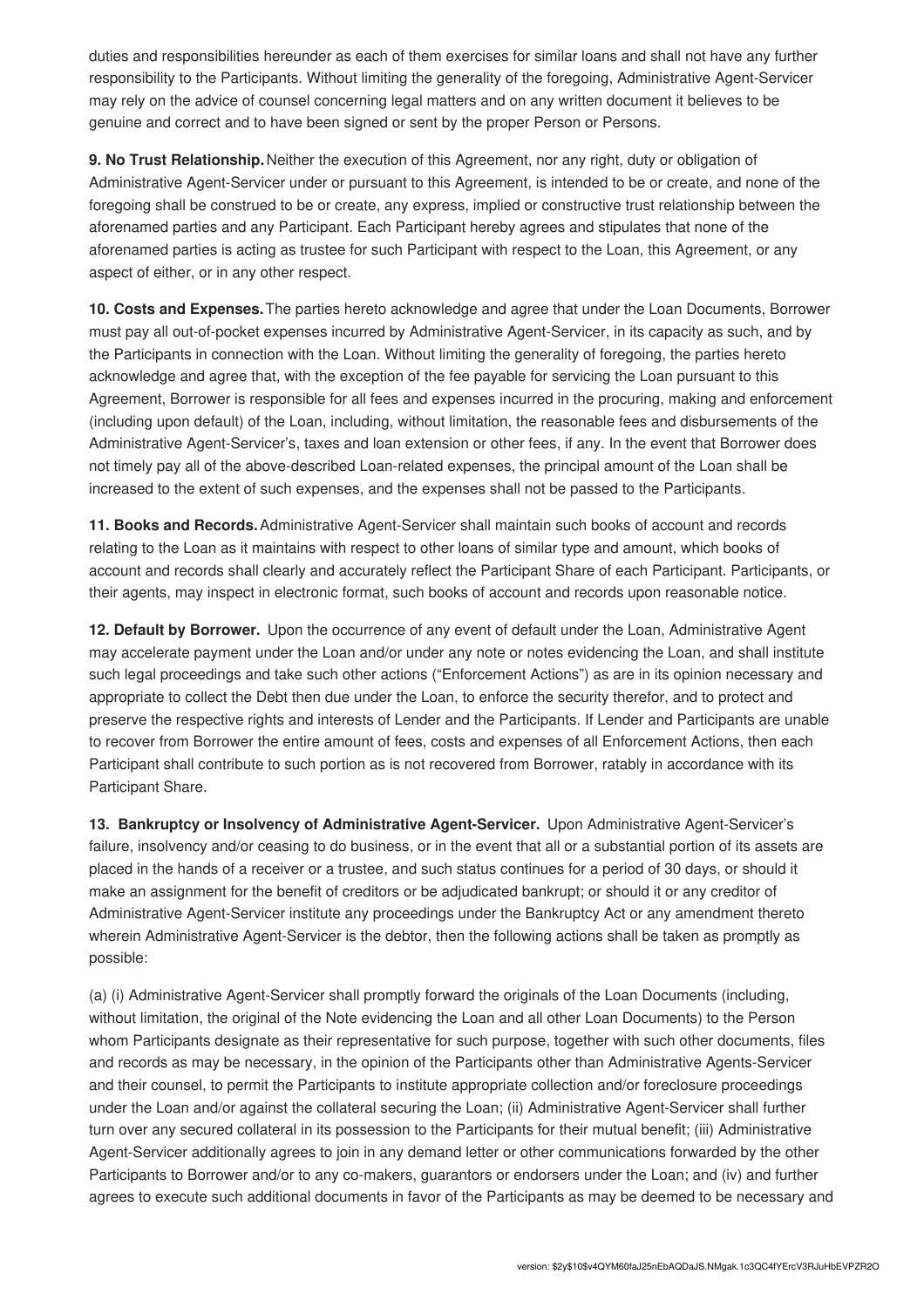proper by the Participants and their counsel to permit the Participants to foreclose against collateral securing the Loan, if any, under applicable state law procedures.

(b) A majority of the Participant Shares held by Participants shall have the right, acting in concert, to exercise, and shall exercise, all powers granted to Administrative Agent-Servicer under the Loan Documents.

**14. Certain Rights of Participants.** Notwithstanding anything to the contrary stated in any other term or provision of this Agreement, each Participant shall have the right at its sole discretion to decline to join in the other Participants' Enforcement Actions, in which event the declining Participant shall not share in any of the monetary proceeds or any other things of value awarded to those Participants who joined in the Enforcement Actions.

**15. Certain Representations and Warranties.**Each Party hereto represents and warrants to each other party as follows: (a) the execution and delivery of, and performance of its obligations under, this Agreement are within its power and have been duly authorized by all necessary corporate and other action by it; (b) the execution and delivery of, and performance of its obligations under, this Agreement are in compliance with all applicable laws, rules and regulations and do not conflict with nor constitute a breach of its charter or by-laws or any agreements by which it is bound, and does not violate any judgment, decree or governmental or administrative order, rule or regulation applicable to it; (c) no approval, authorization or other action by, or declaration to or filing with, any governmental or administrative authority or any other Person is required to be obtained or made by it in connection with the execution and delivery of, and performance of its obligations under, this Agreement; and (d) this Agreement has been duly executed by it, and constitutes the legal, valid, and binding obligation of such party, enforceable in accordance with its terms, except as such enforceability may be limited by applicable bankruptcy, insolvency, reorganization, moratorium or other similar laws affecting the rights of creditors generally and general equitable principles (regardless of whether such enforceability is considered in a proceeding at law or in equity). Each Participant that is a state or national bank represents and warrants that the act of entering into and performing its obligations under this Agreement has been approved by its board of directors or its loan committee and such action was duly noted in the written minutes of the meeting of such board or committee, and that it will, if requested to do so by Administrative Agent, furnish Administrative Agent with a certified copy of such minutes or an excerpt therefrom reflecting such approval.

#### **16. Non-recourse Participation.**

(a) The Participation is hereby, and each Loan Participation will be, acquired by the Participant without recourse to the Administrative Agent-Servicer and for the Participant's own account and risk. Administrative Agent-Servicer makes no representation or warranty as to, and shall have no responsibility for (i) the due authorization, execution or delivery of the Loan Documents by the Borrower or any other Person; (ii) the value, legality, genuineness, validity, sufficiency, enforceability or collectability of any Loan, the Loan Documents or any collateral or other support for the Participated Loans; (iii) any representation or warranty made, or the accuracy, completeness, currentness or sufficiency of any information (or the validity, completeness or adequate disclosure of assumptions underlying any estimates, forecasts or projections contained in such information) provided, directly or indirectly through the Administrative Agent-Servicer, by the Borrower or any other person; (iv) the performance or observance by the Borrower or any other person, at any time, whether prior to or after the Effective Date, of any of the provisions of the Loan Documents (or any of the Borrower's or such other person's other obligations in connection therewith); (v) the financial condition of the Borrower or any other person; or (vi) except as otherwise expressly provided herein, any other matter relating to the Borrower or any other person, the Loan or the Loan Documents.

(b) Each Participant acknowledges receipt of true and correct copies of all Loan Documents from the Administrative Agent. Each Participant agrees and represents that in making its decision to acquire a Participant Share independently and without reliance on Administrative Agent-Servicer, it has relied upon its independent review of (a) the Loan Documents, and (b) any information regarding Borrower that it has obtained independently and without reliance on the Administrative Agent-Servicer. Each Participant represents and warrants that it has obtained such information as it deems necessary (including any information such Participant independently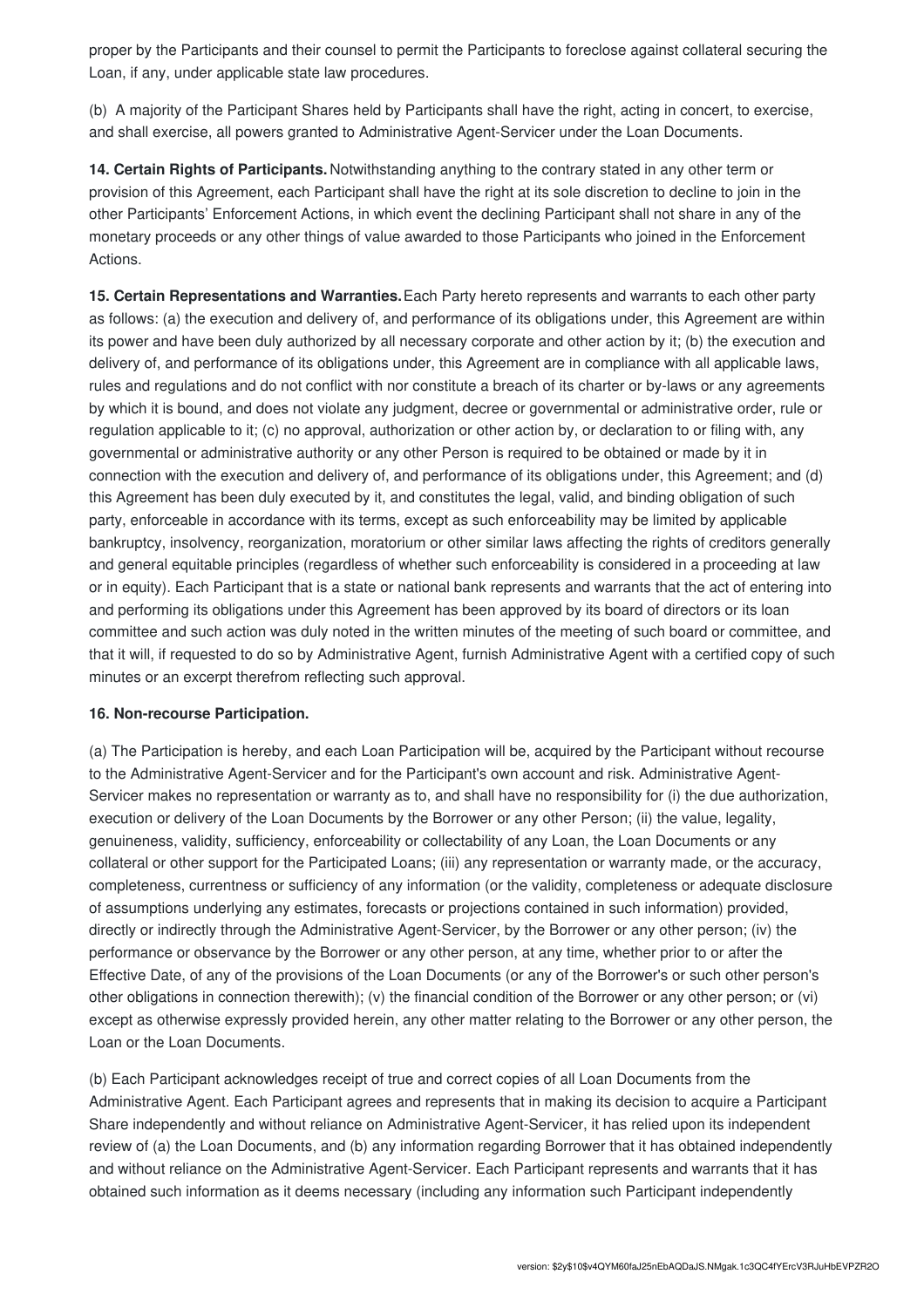obtained from Borrower or others) prior to making its decision to acquire a Participant Share in the Loan. Each Participant further agrees and represents that it has made its own independent analysis and appraisal of, and investigation into, the Borrower's authority, business, operations, financial and other condition, creditworthiness, and ability to perform its obligations under the Loan Documents and has relied on such review in making its decision to acquire an Participant Share in the Loan. Each Participant agrees that it will continue to rely solely upon its independent review of the facts and circumstances related to Borrower, and without reliance upon the Administrative Agent-Servicer, in making future decisions with respect to all matters under or in connection with the Loan Documents and the Loan. The Administrative Agent-Servicer assumes no responsibility for the financial condition of Borrower or for the performance of Borrower's obligations under the Loan Documents. Except as otherwise expressly provided herein, no Participant shall have any duty or responsibility to furnish to any other Participant any credit or other information concerning Borrower which may come into its possession.

**17. Purchase for Own Account; Restrictions on Transfer.**Each Participant represents that it has acquired and is retaining its Participant Share for its own account in the ordinary course of its banking or other commercial lending business, or as part of such Participant's individual investment portfolio, and not with a view to the sale or distribution thereof. Each Participant agrees that it will not sell, assign, pledge, convey, transfer or otherwise dispose of ("Transfer") to any Person, or create or permit to exist any lien or security interest on, all or any part of its Participant Share without the prior written consent of Administrative Agent-Servicer; provided that (a) only the entire Participant Share may be transferred and not a part or parts thereof, (b) the transferee must execute this Agreement and assume all of the transferor's obligations hereunder and execute such documents as the Administrative Agent-Servicer may reasonably require; and (c) if requested by Borrower or Administrative Agent-Servicer, the transferor must deliver a legal opinion, acceptable in form and substance to the Borrower, the Administrative Agent and their respective counsel, that (i) the Transfer will not violate any applicable federal or state laws, rules or regulations, and (ii) no registration or filing with, or approval of, any federal or state governmental authority is required in connection with the Transfer. Upon receipt of this Agreement duly executed by the transferee, the assignee of such Transfer shall thereafter be treated as the Participant with respect to the Participant Share subject to the Transfer and shall receive all future payment distributions to which a Participant is entitled, and the assignor and assignee shall make all adjustments and payments between themselves appropriate with respect to such future payment distributions.

**18. Limitation of Liability.** NEITHER ANY PARTICIPANT NOR ANY AFFILIATE OF A PARTICIPANT MAY MAKE ANY CLAIM AGAINST ADMINISTRATIVE AGENT-SERVICER, OR THEIR RESPECTIVE AFFILIATES, DIRECTORS, OFFICERS, EMPLOYEES, ATTORNEYS OR AGENTS FOR ANY SPECIAL, INDIRECT OR CONSEQUENTIAL DAMAGES IN RESPECT OF ANY BREACH OR WRONGFUL CONDUCT (WHETHER BASED IN CONTRACT, TORT, OR OTHERWISE) IN CONNECTION WITH, ARISING OUT OF OR IN ANY WAY RELATED TO THE TRANSACTIONS CONTEMPLATED BY THIS AGREEMENT OR ANY OF THE LOAN DOCUMENTS, OR ANY ACT, OMISSION OR EVENT OCCURRING IN CONNECTION THEREWITH. EACH PARTICIPANT HEREBY WAIVES, RELEASES AND AGREES NOT TO SUE (AND AGREES NOT TO CONSENT TO ANY SUCH SUIT BY AN AFFILIATE) UPON ANY CLAIM FOR ANY SUCH DAMAGES, WHETHER OR NOT ACCRUED AND WHETHER OR NOT KNOWN OR SUSPECTED TO EXIST. IN ADDITION, EACH PARTICIPANT ACKNOWLEDGES AND AGREES THAT NEITHER ADMINISTRATIVE AGENT NOR SERVICER HAS ANY DUTY TO REVIEW OR ADVISE PARTICIPANT WITH RESPECT TO ANY PHASE OF ITS BUSINESS OPERATIONS OR CONDITION, ITS OBLIGATIONS TO PARTICIPANT BEING SOLELY THOSE EXPRESSLY STATED IN THIS AGREEMENT AND THE LOAN DOCUMENTS.

**19. Participants' Indemnification of the Administrative Agent-Servicer.**Each of the Participants agrees to indemnify the Administrative Agent-Servicer, including any successor agent, and their respective directors, officers, employees, agents, professional advisers and representatives ("Indemnified Agency Parties"), to the extent not reimbursed by Borrower, and without in any way limiting the obligation of Borrower to do so, ratably (based on their respective Participant Shares), from and against any and all liabilities, obligations, losses, damages, penalties, actions, judgments, suits, costs, expenses or disbursements of any kind whatsoever which may at any time (including, without limitation, at any time following the payment of the Loan and/or the expiration or termination of this Agreement) be imposed on, incurred by or asserted against the Administrative Agent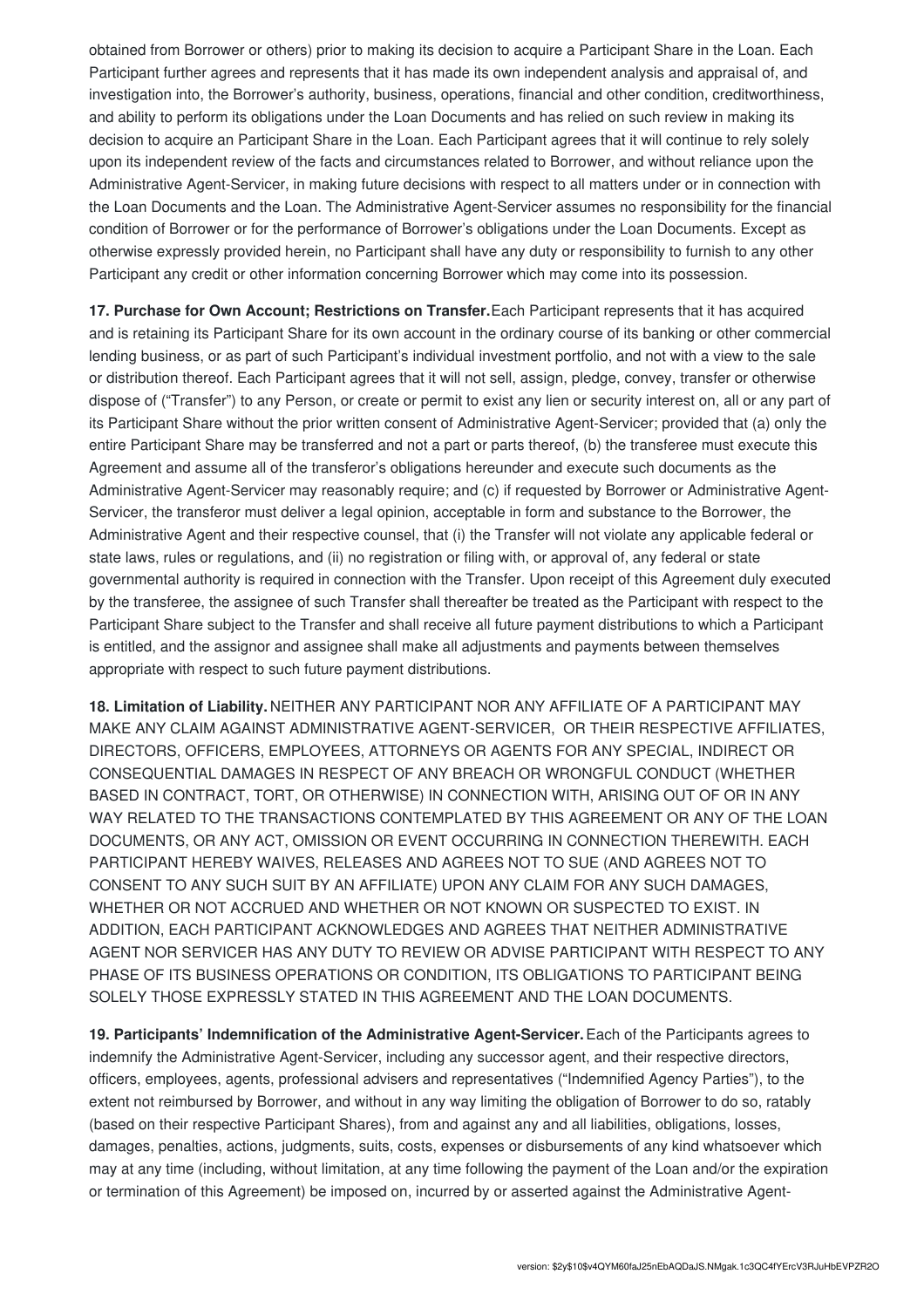Servicer (or any of the Indemnified Agency Parties while acting for the Administrative Agent-Servicer or for any successor agent) in any way relating to or arising out of this Agreement or the Loan Documents, or the performance of the duties of the Administrative Agent-Servicer hereunder or thereunder or any action taken or omitted while acting in the capacity of the Administrative Agent under or in connection with any of the foregoing; provided that the Participants shall not be liable for the payment of any portion of such liabilities, obligations, losses, damages, penalties, actions, judgments, suits, costs, expenses or disbursements of an Indemnified Agency Party to the extent that any of the forgoing result from the gross negligence or willful misconduct of that Indemnified Agency Party as determined by the final non-appealable judgment of a court of competent jurisdiction. The agreements and obligations in this Section shall survive the payment of the Loan and the expiration or termination of this Agreement.

**20. Modification.** This Agreement may not be modified, amended, changed or terminated orally, butonly by an agreement in writing signed by all parties hereto.

**21. Binding Effect.** This Agreement shall be binding upon and inure to the benefit of the parties and their respective successors and assigns.

**22. Counterparts.** This Agreement may be executed in any number of duplicate originals and eachsuch duplicate original shall be deemed to constitute but one and the same instrument.

**23. Severability.** If any term, covenant or condition of this Agreement shall be held to be invalid,illegal or unenforceable in any respect, this Agreement shall be construed without such provision.

**24. Conflicts in Terms of Agreements.** In the event of a conflict between (i) the terms of this Agreement and the terms of the Loan Documents, the terms of this Agreement shall govern.

**25. Governing Law.** This Agreement shall be governed by and construed in accordance with thelaws of the State of New York and any actions pertaining to this Agreement shall be brought in the courts of the State of New York, in New York County.

**26. Notice.** Any notice required to be given by this Agreement shall be in writing and shall be sent byemail (if the sender's email system provides confirmation of receipt), or by a reputable nationwide or international overnight courier service.

**27. Recitals.** The Recitals set forth in this Agreement are part of this Agreement and have the same force and effect as any numbered section hereof.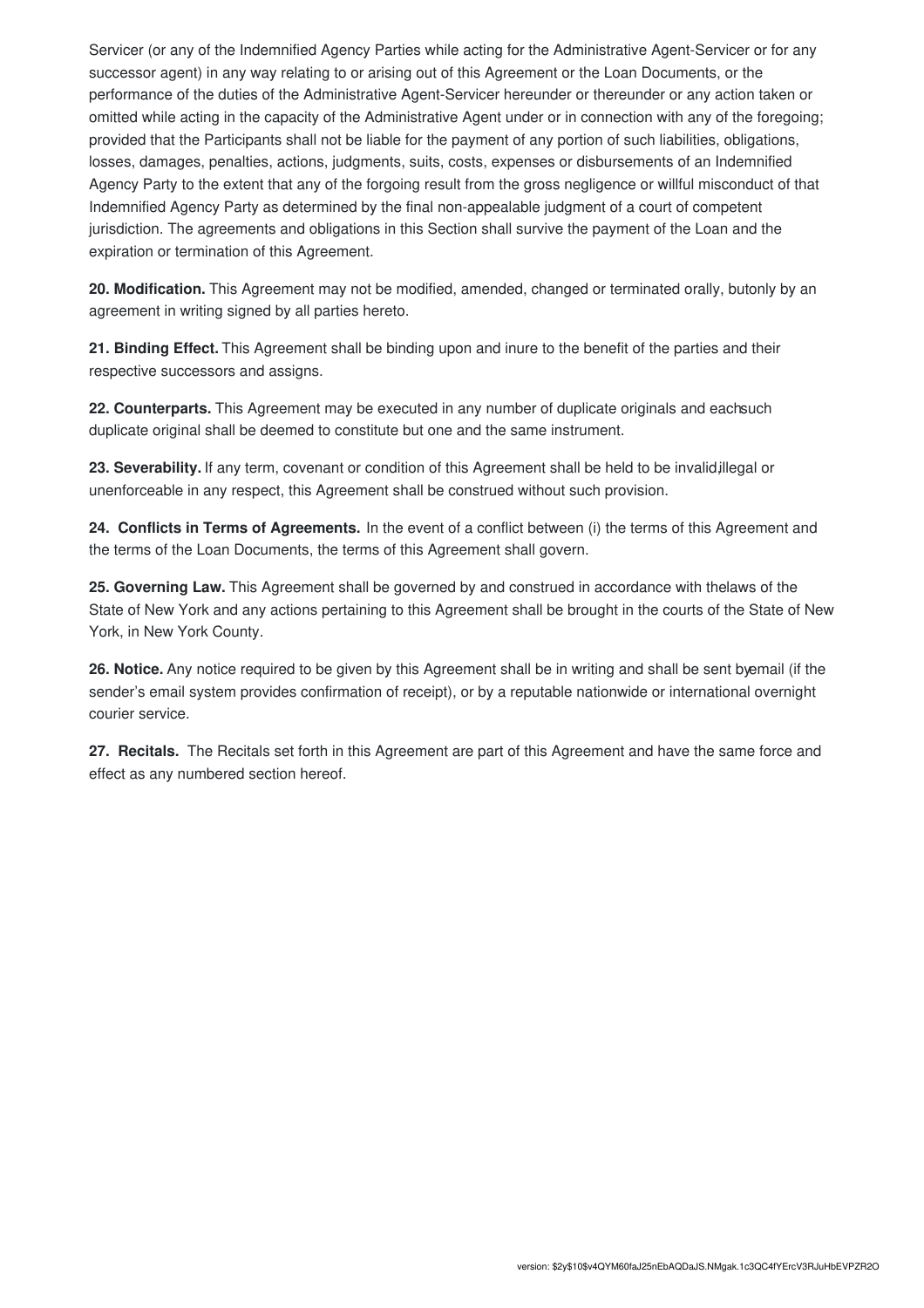#### **THERE IS NO GUARANTY OF REPAYMENT OF LOAN**

#### **SECURITY INTEREST MAY BE INSUFFICIENT TO REPAY INDEBTEDNESS**

IN WITNESS WHEREOF, Administrative Agent-Servicer and Participants have executed this Agreement, as of the day and year first above written.

ADMINISTRATIVE AGENT-SERVICER:

#### **STEWARD LENDING LLC**

By: Daniel Miller

Daniel Miller

President

#### **PARTICIPANTS:**

### By: [INVESTMENT\_INVESTOR\_SIGNATURE]

Name: [INVESTOR\_NAME]

Title: [INVESTOR\_TITLE]

Entity Name: [INVESTOR\_ENTITY\_NAME]